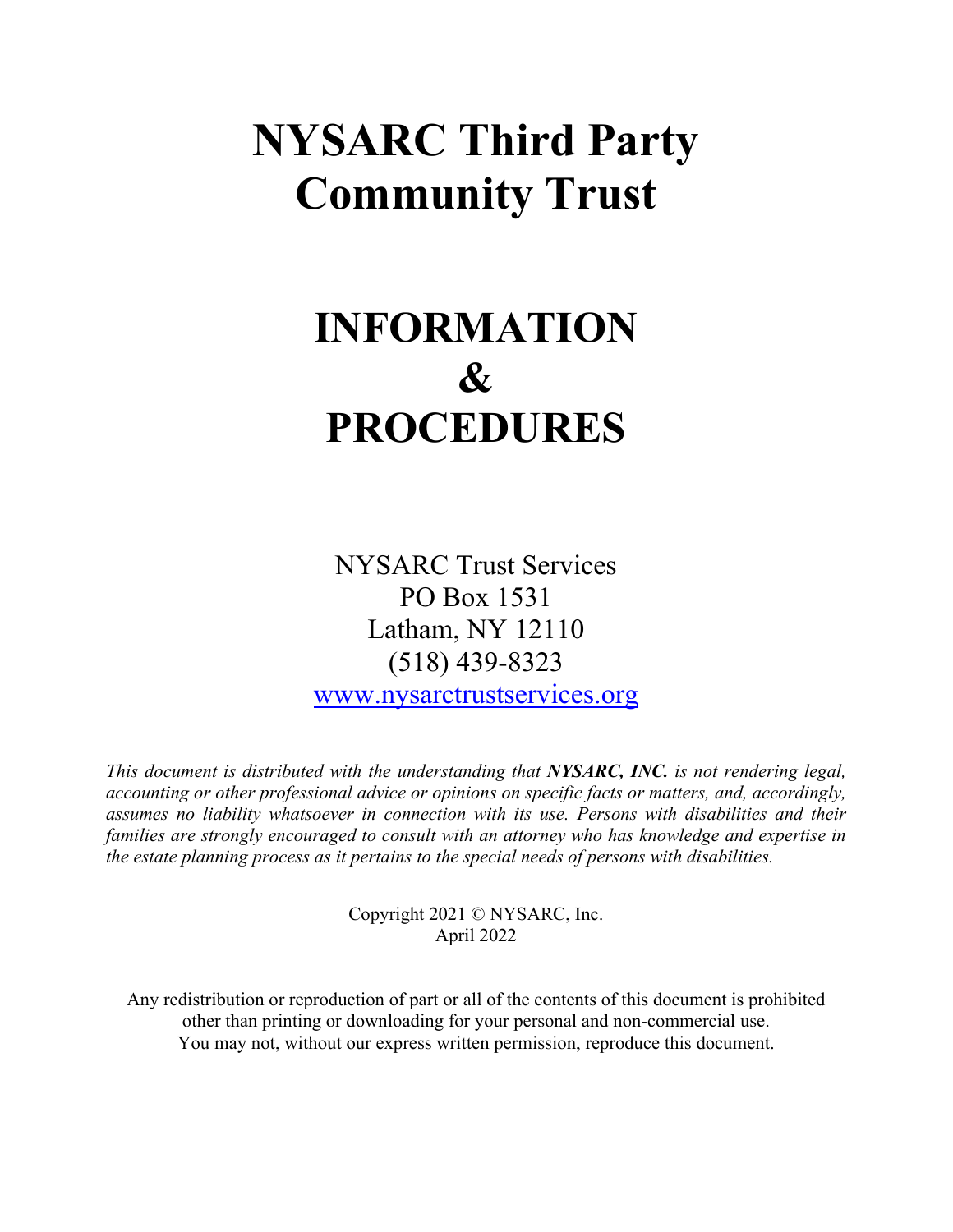## **Table of Contents**

### **Description** Page Number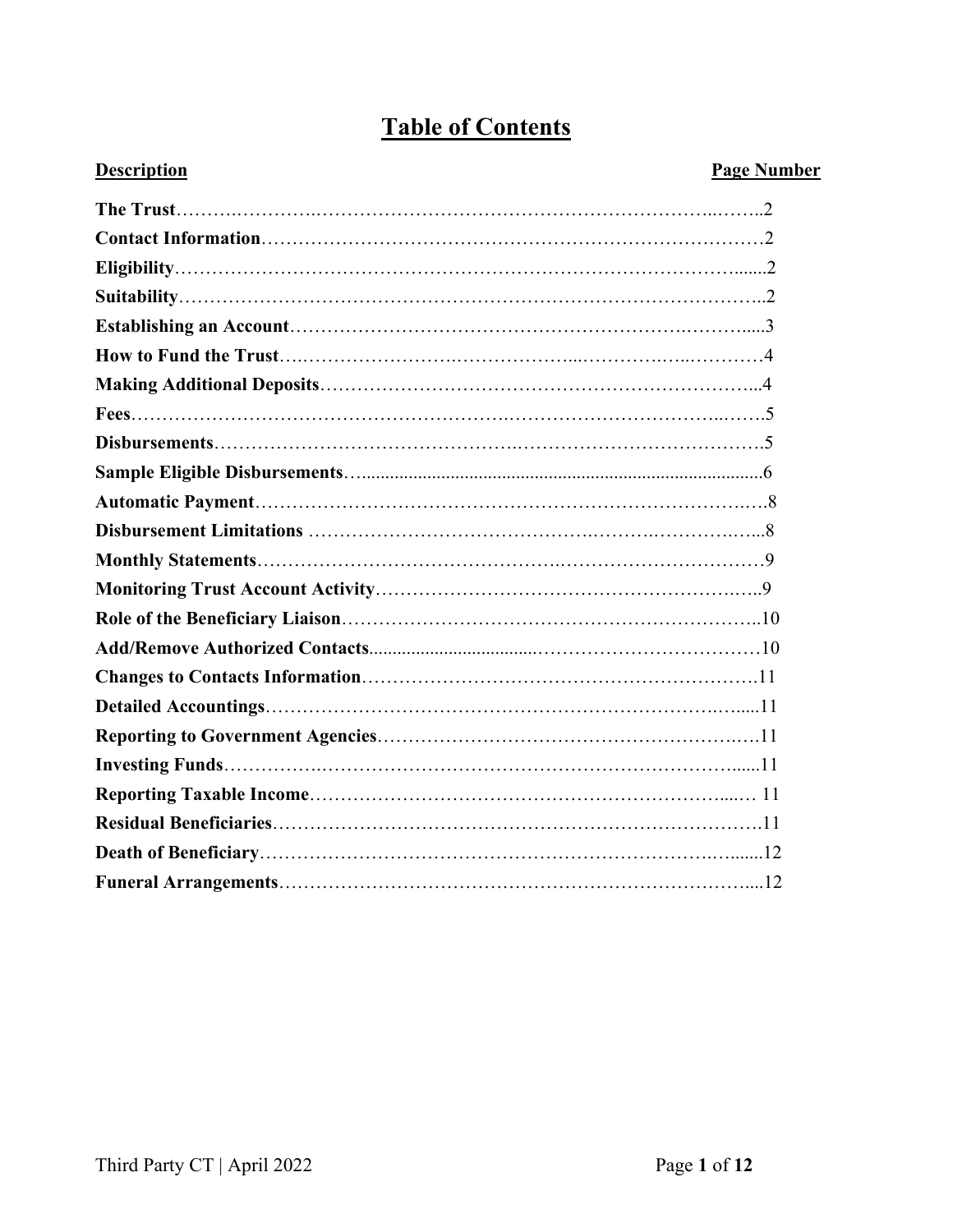### **The Trust:**

A family member, friend, or other entity can establish and fund a NYSARC Third Party Community Trust to provide financial assets to a loved one without affecting their eligibility for means-tested government benefits, including Medicaid and Supplemental Security Income (SSI).

The NYSARC Third Party Community Trust is a **pooled supplemental needs trust (SNT)** that is established pursuant to Federal and State law for persons with disabilities. Separate sub-accounts are maintained for each Beneficiary, however, funds are pooled for investment and management purposes. The Master Trust document governs the entire pool of sub-trust accounts and is already in place. **Disbursements are made at the sole discretion of the Trustees and must be for the primary benefit of the disabled Beneficiary.** 

NYSARC, Inc. is the administrator and co-Trustee of the NYSARCThird Party Community Trust. A financial institution is appointed as co-Trustee per Master Trust Article V Section 5.1.

#### **Contact Information:**

NYSARC Trust Services PO Box 1531 Latham, NY 12110

Phone: (518) 439-8323 Fax: (518) 439-2670 Email: [trustdept@nysarc.org](mailto:trustdept@nysarc.org) [www.nysarctrustservices.org](http://www.nysarctrustservices.org/) **Customer Services Hours:**

Monday-Friday: 8:30 AM – 5:00 PM

### **Eligibility:**

A Grantor/Donor can establish a NYSARC Third Party Community Trust sub-trust account with the Donor's funds for an individual who is disabled as defined in EPTL 7-1.12. There are no restrictions with respect to an individual's disability, ethnicity, or religious beliefs. The Beneficiary must reside in New York or receive government benefits in New York State.

#### **Suitability:**

The Donor and his/her representatives are solely responsible for determining whether the Trust meets the needs of the individual. Prospective Donors should consult with their attorneys, and/or other advisors before seeking participation in the Trust. Funds deposited become the property of the Trust. The Trustees do not know the unique circumstances of any individual and cannot determine if the Trust represents the optimal solution for a particular person. The Trust may not be appropriate for everyone.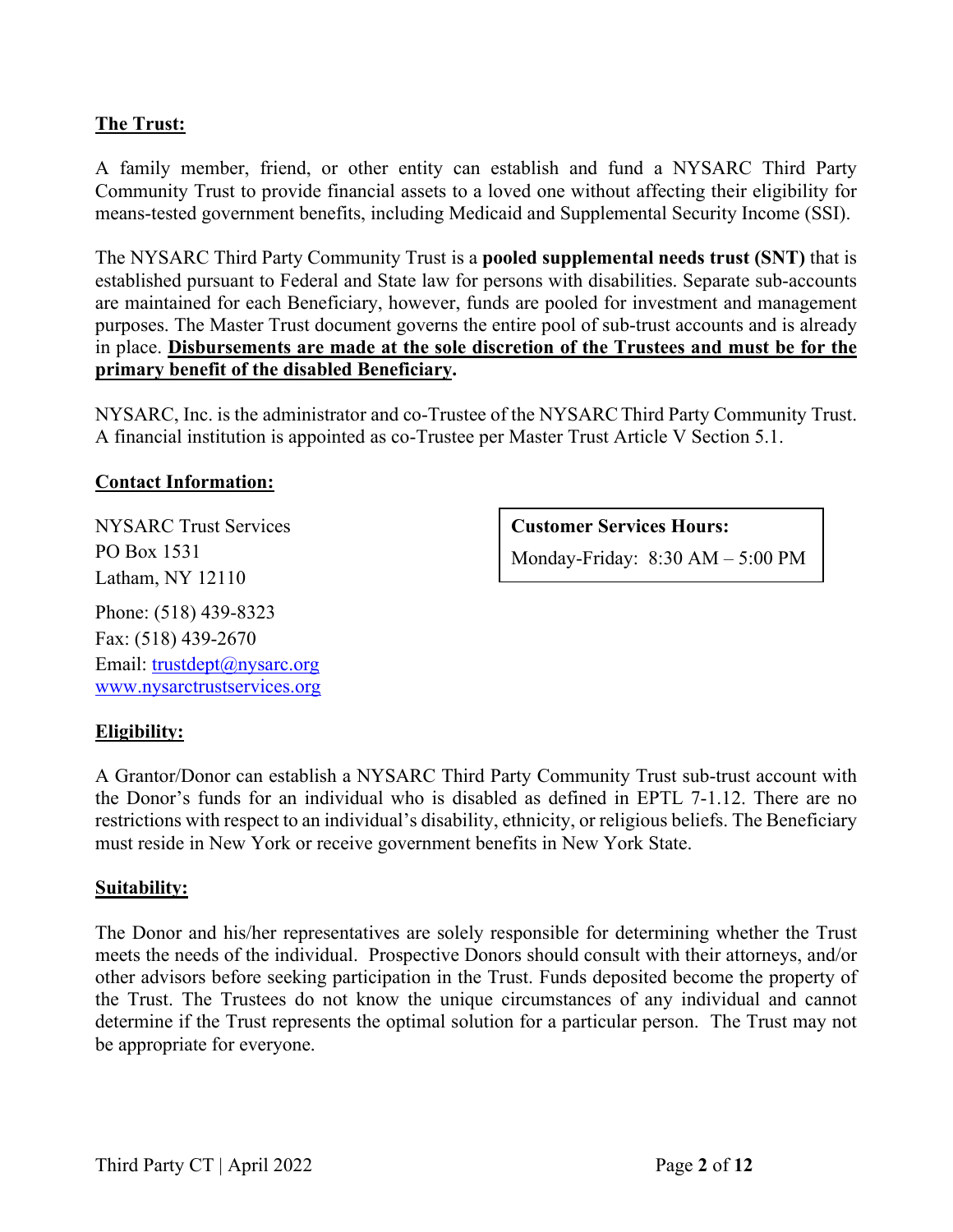#### **Establishing an Account:**

The Donor must complete the Joinder Agreement (JA) to share your vision for the trust and familiarize us with your loved one. Please refer to the website or contact NYSARC for the most recent documents and requirements. We understand you may need to update this document in the future and we encourage you to do so.

Items currently required when submitting an application:

- $\checkmark$  Completed Joinder Agreement (signed and notarized)
- $\checkmark$  Copy of Beneficiary's Social Security Card and Social Security Award Letter indicating benefit type and claim number
- $\checkmark$  OR SSA-1099 form (if provided, you do not need to send SS card or award letter)
- $\checkmark$  A one-time enrollment fee of \$750 by electronic deposit or a check made payable to *NYSARC, Inc. Third Party Community Trust, fbo [Beneficiary's name]*
- $\checkmark$  A **minimum of \$10,000** at the time the trust is funded
- $\checkmark$  Copy of Trust of Donor if directing funds to the trust at death
- $\checkmark$  Copy of Beneficiary designations if trust is funded by life insurance policy, retirement accounts, employee benefit, etc.
- $\checkmark$  NYSARC may request additional documentation as needed

#### **Please note: Check payment and enrollment package must be mailed separately.**

Send the original Joinder Agreement, supporting documents, and/or **Electronic Deposit** form to NYSARC at:

NYSARC Trust Services PO Box 1531 Latham, New York 12110

Send **check payments** and deposit slips directly to the bank at:

NYSARC Inc. Community Trust\* PO Box 1788 Albany, New York 12201

#### **\*Please send ONLY deposit checks to this address.**

NYSARC Trust Services will contact the Beneficiary and/or his/her representative regarding any questions or concerns.

Once accepted, the Donor will receive a welcome email with a link to register for the Online Portal to obtain the Joinder Agreement, Acceptance Letter, and the necessary forms to manage the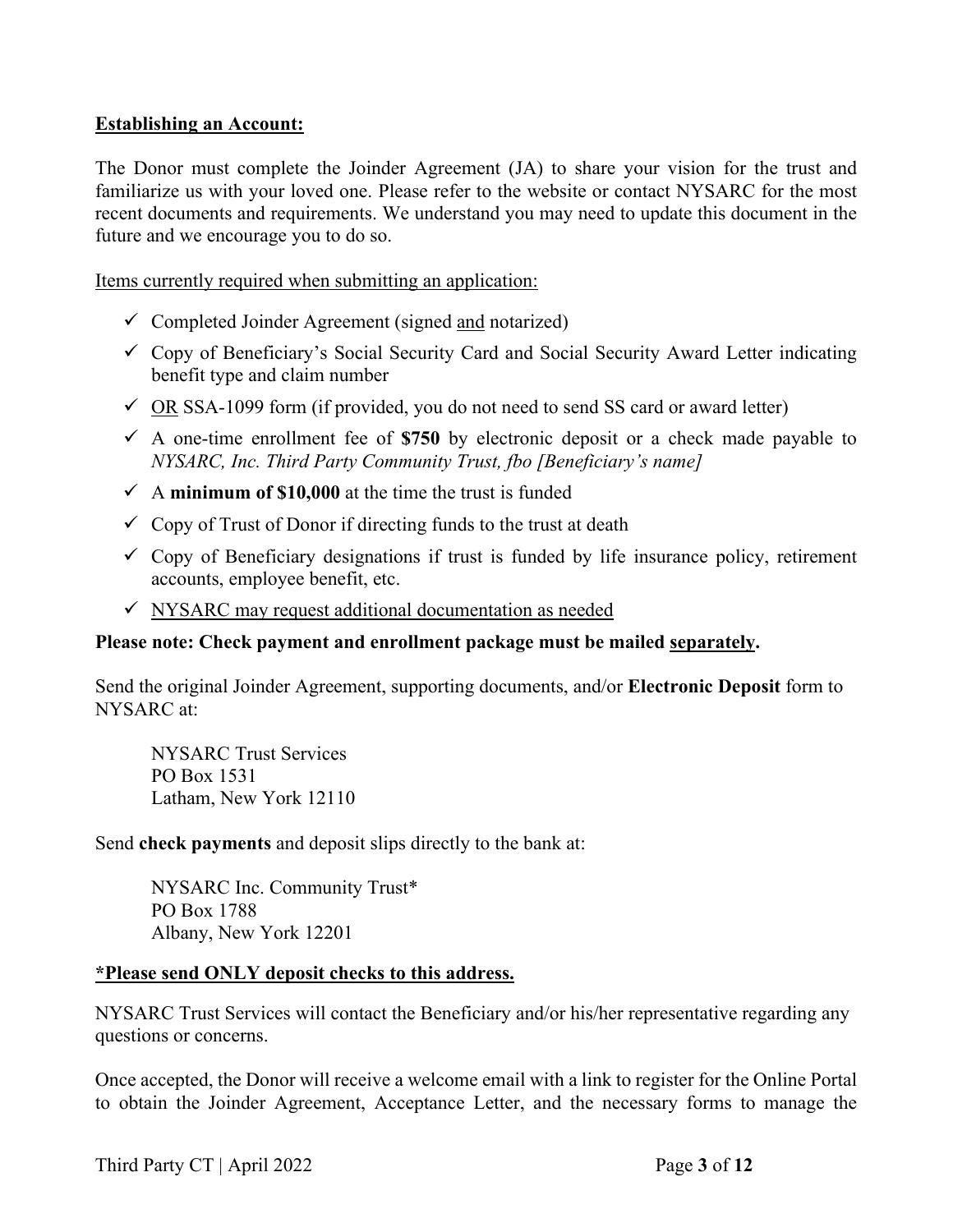account. NYSARC will assign a dedicated team of representatives to assist with the administration of the trust account who will contact the Donor to provide a welcome call and review our procedures.

Once an account is funded, the Beneficiary and/or authorized individuals—as noted in the Joinder Agreement—will receive an email with the necessary material to manage the account. NYSARC will provide a welcome call to review the contents of the Online Portal, explain important procedures, and ensure a smooth transition into the trust.

*It is the responsibility of the representative noted on the Joinder Agreement to submit trust documents to Medicaid, Social Security Administration (SSA), and/or other government agencies as applicable.* 

### **How to Fund the Trust:**

A NYSARC Third Party Community Trust can be funded immediately, or established today and funded through your estate plan in the future. Most trust accounts are funded through the Donor's will, estate plan, life insurance policy, or employee benefit. The trust can also be funded during your lifetime by a gift, bequest, or inheritance.

At the time the trust is funded, the **minimum initial deposit is \$10,000**. Once the JA is signed and approved, the account is available to receive funds (check or electronic deposit) from any third party source. No real estate or non-cash assets will be accepted.

**The one-time enrollment fee is due at the time the account is established and are nonrefundable after acceptance.** This fee is deducted from your initial deposit or paid directly to NYSARC if the trust account is funded at a later date. Unfunded accounts are charged a flat annual fee for the administration of the trust until the trust is funded. Please refer to the current fee schedule for more information.

#### **Making Additional Deposits:**

Once the trust is funded, additional deposits may be made at any time from any third party source. It is helpful to notify family members and others about your loved one's trust account, so that they may also direct funds to the trust account rather than leaving them to the individual directly. Please see *Sample Letter to Family Members & Friends* on our website or the Online Portal.

You can deposit funds into the trust by check or a one-time electronic deposit:

- Check payment: Make check payable to *NYSARC Third Party Community Trust fbo [Beneficiary's name]*. Complete a Deposit Slip and mail with payment to the address on the deposit slip.
- Electronic payment: Complete and sign Electronic Deposit form for a one-time electronic deposit, attach a voided check, and send to NYSARC Trust Services by email, fax, or mail.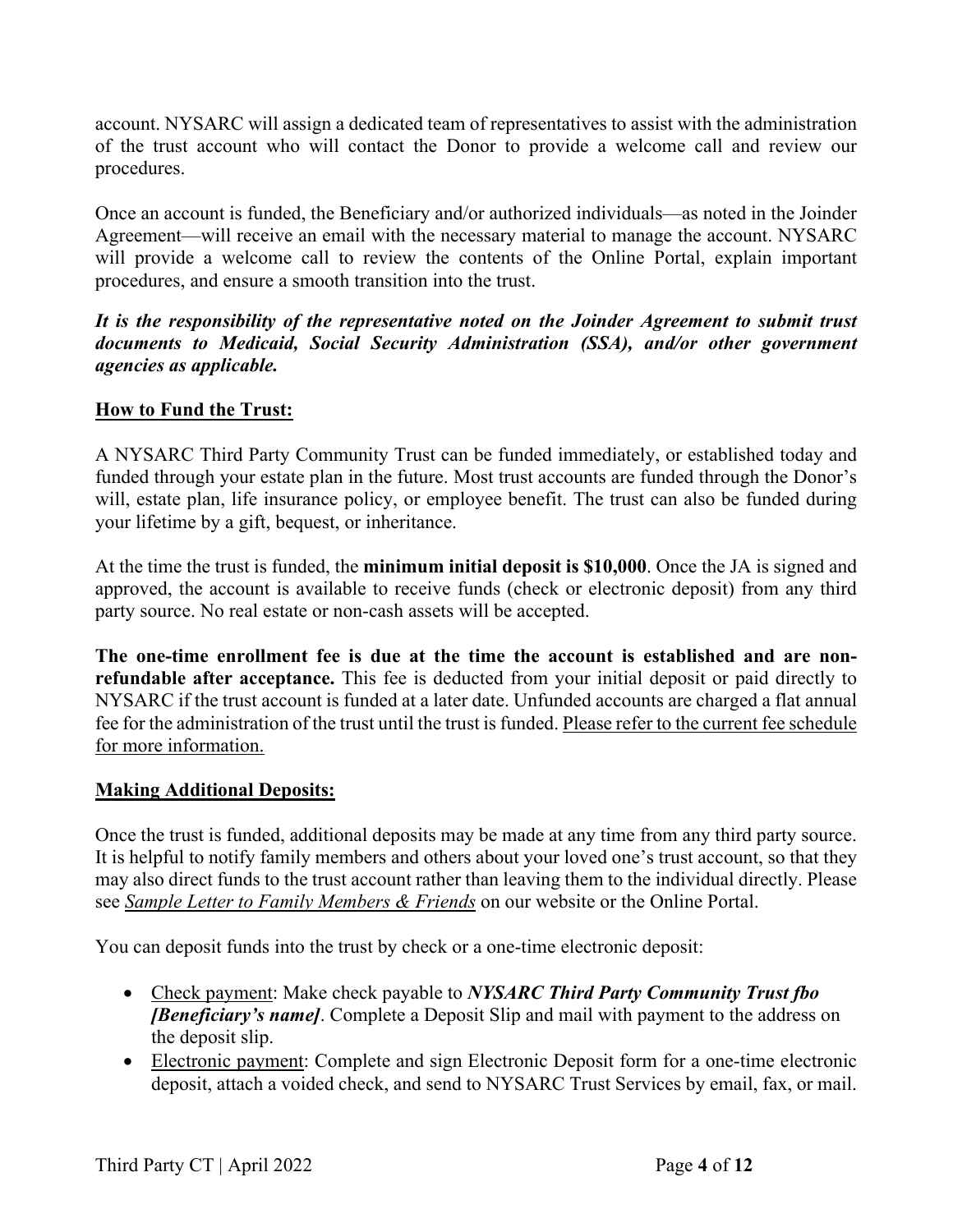Cash deposits will not be accepted. You can download the form to make Electronic Deposits and Deposit slips from the Online Portal and on our website at www.nysarctrustservices.org. To request copies of these forms, please contact customer service at (518) 439-8323.

Please note, a fee will be charged to the trust account for any deposits that are returned for insufficient funds. Refer to the current fee schedule for more information.

### **Fees:**

The **one-time enrollment fee** to establish a NYSARC Third Party Community Trust is due at the time you submit the Joinder Agreement. Unfunded Accounts will incur an annual administrative fee each year until the trust is funded. Once the account is funded, administrative and financial management fees are charged monthly according to the current fee schedule. Trust expenses and fees are deducted before requested disbursements. Fees are subject to change. Please refer to the current fee schedule for more information.

Additional fees may apply if the trust incurs expenses related to proceedings for judicial settlement, contesting distributions to residual beneficiaries, and/or other direct expenses. Fees will be deducted from the trust account balance.

Accounts that require special accommodation may be assessed an additional fee. This fee will be determined on a case-by-case basis and will be disclosed to the account Beneficiary (or other contact) at the time assessed.

### **Disbursements:**

Trust funds are intended to enhance the quality of life of persons with disabilities by making direct payments to third parties to pay for items and services that are for the primary benefit of the beneficiary. Each disbursement request is reviewed individually to consider the impact on a person's eligibility for means-tested government benefits.

All requests must be for the **primary benefit** of the account Beneficiary and incurred within **90 days** of submission. Unusual or special circumstances may be given consideration.

Current requirements to submit a disbursement request:

- $\checkmark$  A completed disbursement request form
- $\checkmark$  An invoice, bill, or receipt in the Beneficiary's name or proof that the disbursement is for the Beneficiary
- $\checkmark$  An authorized individual must sign the disbursement request form
- $\checkmark$  Attach additional documentation as required
- $\checkmark$  Adequate funds "available" in the sub-trust account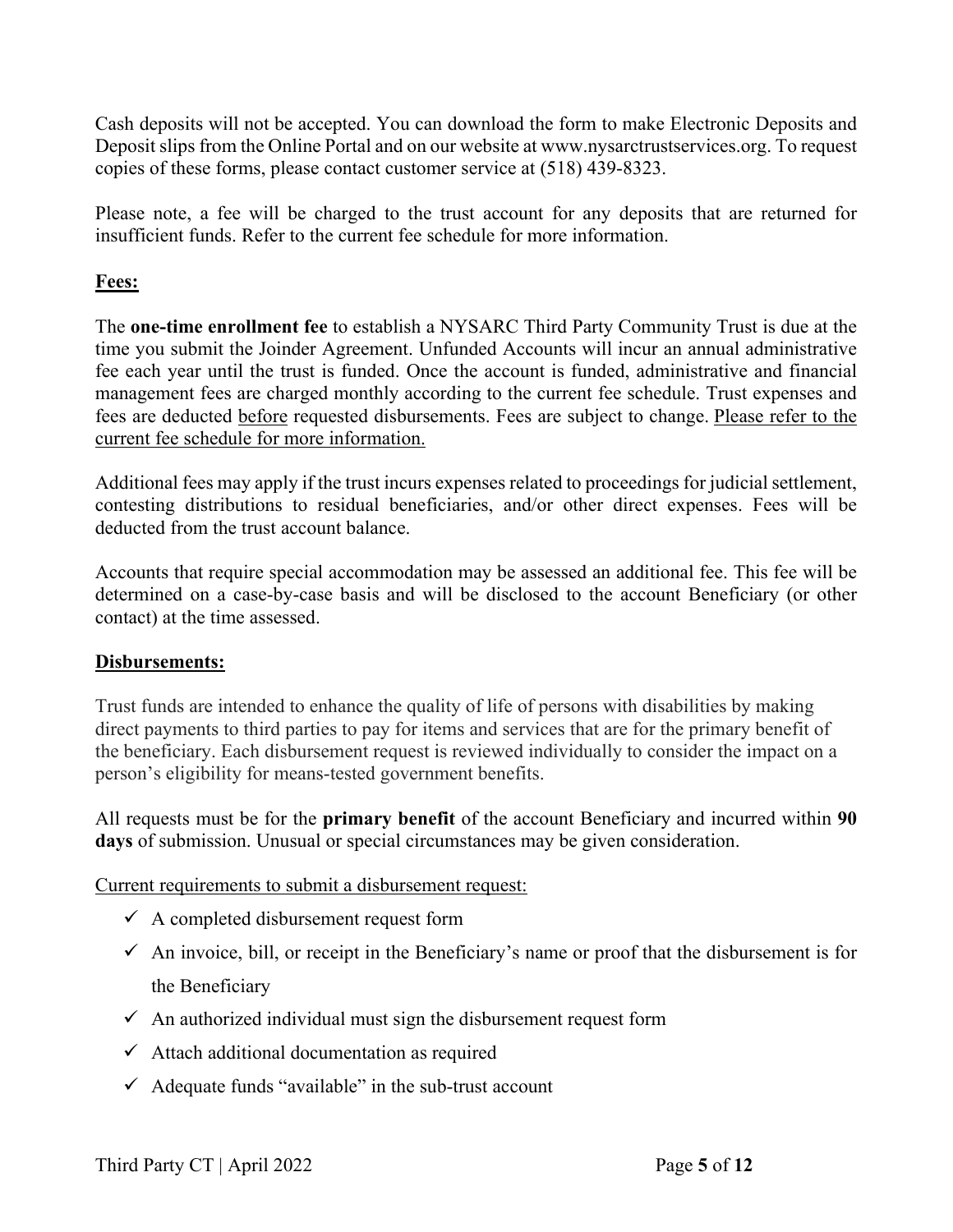#### **Mail Disbursement Request To: Fax or Email Disbursement Request To:**

NYSARC Trust Services Fax: (518) 439-2670 Latham, NY 12110 (available 24 hours)

PO Box 1531 Email: trustrequest@nysarc.org

The disbursement request will be reviewed by NYSARC and upon approval the requests may take up to **fourteen (14) days** for processing. Approval is at the sole discretion of the Trustees. The primary consideration in all request reviews is to protect the Beneficiary's government benefits. Lack of documentation will result in delayed processing time of disbursement requests.

#### **Sample Eligible Disbursements:**

Listed below are examples of common disbursement requests and the documentation required. All submitted invoices must be itemized, legible, reflect date of service, and indicate that the service is for the Beneficiary.

All disbursements must be made payable to third parties only and must be legitimate registered businesses or documented employees in which all employment taxes and filings are prepared.

This list is not inclusive nor does it guarantee payment will be approved.

**There may be limitations on disbursements for SSI recipients.** These items are marked with an asterisk (\*) below. Refer to *Disbursement Limitations/In-kind support and maintenance* for more information.

- **Personal items for the Beneficiary**\* (non-food items for SSI recipients) Detailed documentation of item(s) must be submitted for payment directly to vendor.
- $\checkmark$  Cable/internet, cell phone, telephone Invoice in the Beneficiary's name and indicating primary residence as service address.
- $\checkmark$  Travel/Vacation Invoices pertaining to vacation (i.e. airfare, hotel) must be submitted. Direct payment to vendors(s) will be made for Beneficiary only, unless independent certification is on file. Limitations may be imposed based on individual circumstances and government benefits.
- *Recreation/Leisure Activities -* Documentation of expense or invoice detailing services provided is required.
- *Service animal related expenses* Documentation of expense must be submitted.
- *V* Vehicle related expenses A copy of a bill in the Beneficiary's name or proof that the vehicle is the Beneficiary's primary mode of transportation. We may request proof of ownership, including vehicle title and registration, at the trustee's discretion.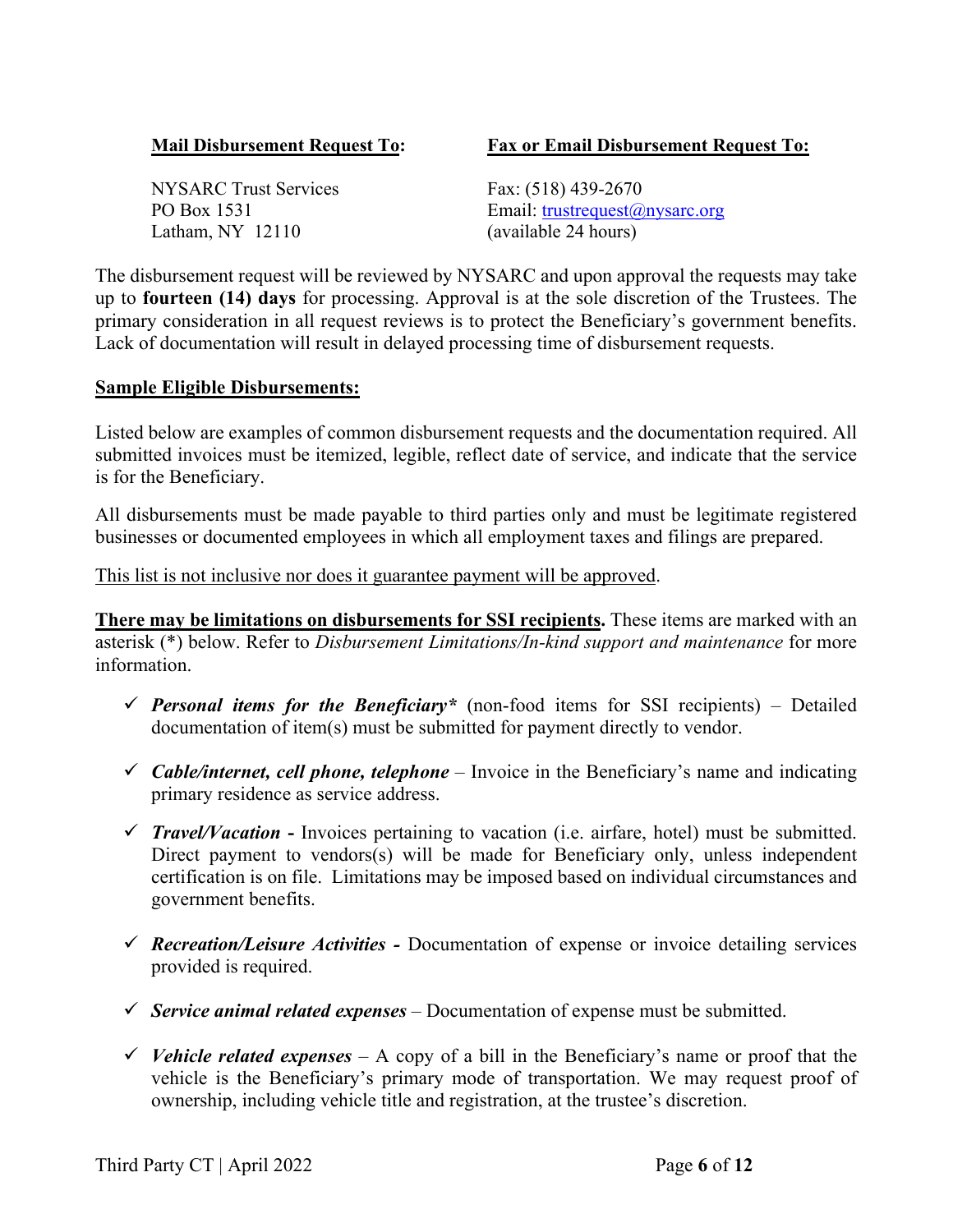- $\checkmark$  **Bus/train/cab fare** Direct payment to carrier with documentation must be submitted.
- $\checkmark$  **Reimbursements** Payment to a third party for making a purchase on the Beneficiary's behalf require proof of payment. Contact our office prior to making purchases and/or obtaining services to ensure they are eligible for reimbursement. NYSARC cannot reimburse the trust Beneficiary, their spouse, or a Beneficiary's legal Guardian.
- $\checkmark$  Credit cards NYSARC cannot pay more than what is actually owed on the card. Requests to pay an amount that is greater than the balance owed will be reduced.
- $\checkmark$  Care management Invoice indicating dates and hours worked and rate of pay and/or copy of pay stubs are required. NYSARC may request additional documentation as needed.
- $\checkmark$  Income tax State and Federal income taxes will be considered for payment. Any request for income tax relating to jointly filed return(s) must include an allocation of income from an independent tax preparer or submission of tax documents (i.e. 1099). Only a pro-rata share of tax may be paid. A copy of the Federal and State returns must be submitted with request.

*Estimated income* taxes will be considered for quarterly payment. A copy of previous year return(s) is required.

- *Funeral arrangement* An Irrevocable/Medicaid eligible pre-need agreement may be considered during the Beneficiary's lifetime. A disbursement request and copy of the preneed contract is required. Payments towards funeral expenses after death, which are made solely at the Trustee's discretion, will be paid directly to the funeral home and prior to the distributions to remainder beneficiaries of the trust.
- *Property expenses*<sup>\*</sup> Deed, life estate, or trust document must be submitted. The Beneficiary must have some ownership in the property or have retained a life estate for consideration. These expenses include property taxes, repairs, maintenance, and property insurance.

 NOTE: Expenses may be pro-rated based on percentage of ownership. (E.g. property ownership with a non-spouse)

 $\checkmark$  **Rent**\* – A current signed lease indicating the Beneficiary as tenant must be on file. Rental amount must not exceed "market" rent.

NOTE:Beneficiaries residing with a non-spouse may result in a pro-rata share.

NOTE: A lease between spouses will not be honored*.* 

*Mortgage*<sup>\*</sup> – A residential loan agreement and payment coupon in the name of the Beneficiary must be submitted. Beneficiary must be listed as mortgagor.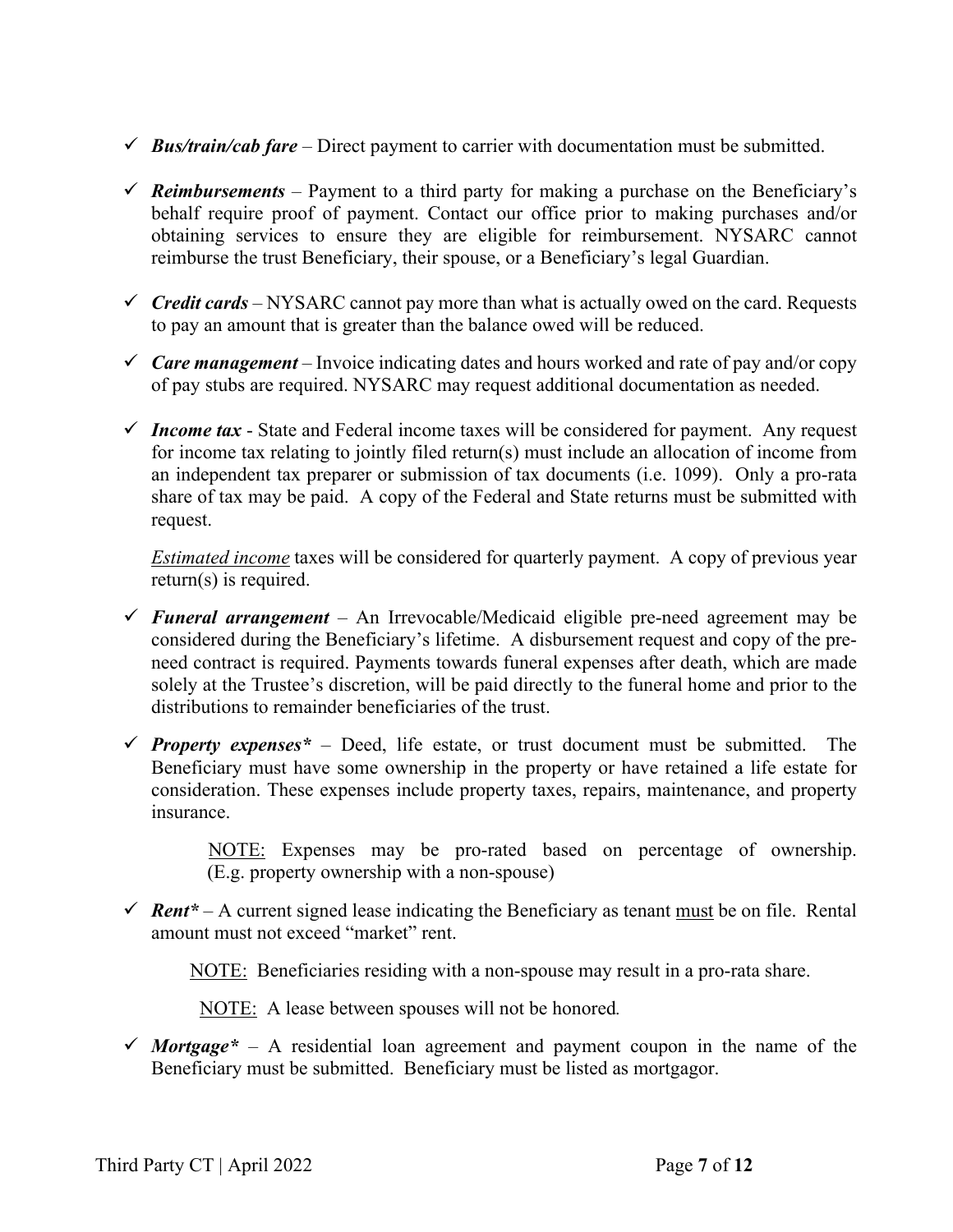- $\checkmark$  *Maintenance fee*  $*$  HOA agreement and a payment coupon in the name of the Beneficiary must be submitted.
- Assisted living facility<sup>\*</sup> A current signed lease, or other documentation provided by facility, indicating the Beneficiary as tenant must be on file. In addition, a monthly invoice must be submitted.
- $\checkmark$  *Utility bills*<sup>\*</sup> Invoice in the Beneficiary's name, indicating primary residence as service address, or proof that the service is for the Beneficiary
- $\checkmark$  Insurance<sup>\*</sup> Renters and homeowner Policy and invoice indicating primary residence as insured property, refer to documents needed to pay rent, or property expenses.
- $\checkmark$  *Other* A dated, detailed invoice or price quote is required in the Beneficiary's name from a third party vendor or proof that the purchase or service is for the Beneficiary. If approved, payment will be made directly to the third party vendor.

#### **Automatic Payments:**

If the Beneficiary has a sufficient balance in the trust, you may request automatic payments for fixed recurring expenses. Reference the *Automatic Payment Application* on our website for more information.

#### **Disbursement Limitations:**

Every request for disbursement is individually reviewed. Approval is at the sole discretion of the Trustees in conjunction with the terms of the Master Trust document. The primary consideration in all request reviews is to protect the Beneficiary's government benefits. Requests that may adversely affect government benefits, or are not for the primary benefit of the account Beneficiary may be denied.

This is not an inclusive list. The following items are not eligible for disbursement:

- $\times$  Disbursements payable to the Beneficiary or someone acting on his or her behalf such as a guardian or legal representative in order to protect benefit eligibility
- $\times$  Cash advances taken on credit cards and related fees
- $\times$  Payments to financial institutions for debit card charges, and overdraft fees/expenses, lines of credit
- $\times$  Reimbursement for purchases made from a joint checking account held with the Beneficiary, Guardianship account or Representative Payee account
- $\times$  Tobacco
- × Alcohol
- $\times$  Bail, restitution, and related legal fees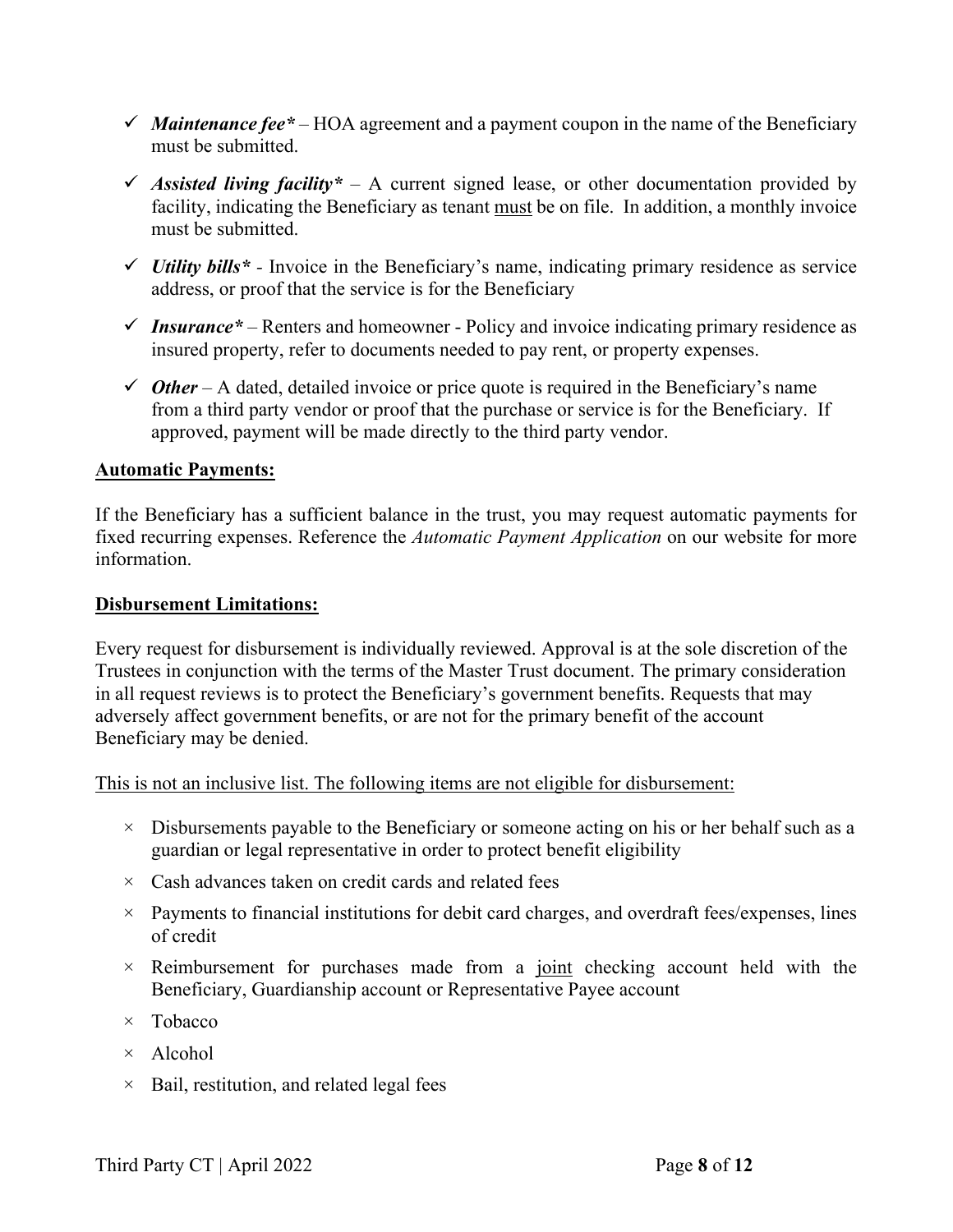- $\times$  Fire arms
- $\times$  Item/s for an individual other than the Beneficiary may be denied
- $\times$  Gift cards

#### *Other Limitations:*

- × **In-kind support and maintenance for SSI recipients:** Household costs (expenses paid for food and shelter), as listed in the POMS section: SI 00835.465 for SSI recipients will only be considered under special circumstances. Please contact your dedicated team for more information and to discuss the requirements for consideration.
- × **Disbursement limitations for individuals in supportive or supervised housing:** Disbursement requests must be for item(s) and/or service(s) that are not the responsibility of the agency to provide. For requests for purchases that are the responsibility of the agency, you must submit documentation stating that an item(s) is above and beyond what the agency is required or able to provide.
- $\times$  Furniture: A Furniture requisition form must be completed and submitted in addition to a disbursement request form, an invoice and/or price quote. Contact our office regarding the form.
- $\times$  Clothing: Documentation from agency regarding clothing allowance and/or community funds is required.

#### × **Disbursement limitations for minors:**

- o Items that a parent or Guardian is required to provide may not be considered
- o Court Order may direct payment from the Trust for specific items and/or put limitations on what the trust funds can be used for

### **Monthly Statements:**

Account statements are prepared monthly and mailed to the Beneficiary and/or individual(s) designated on the Joinder Agreement. You can also download copies from the Online Portal. Statements are mailed approximately three (3) weeks after the end of the previous month.

### **Monitoring Trust Account Activity:**

### *Online Access via NYSARC Trust Portal:*

Beneficiaries and authorized individuals can monitor trust accounts online and download the documents and forms to manage an account directly from the NYSARC Trust Portal. To create an account, visit [https://portal.nysarctrustservices.org/signup.](https://portal.nysarctrustservices.org/signup) Select whether you are the trust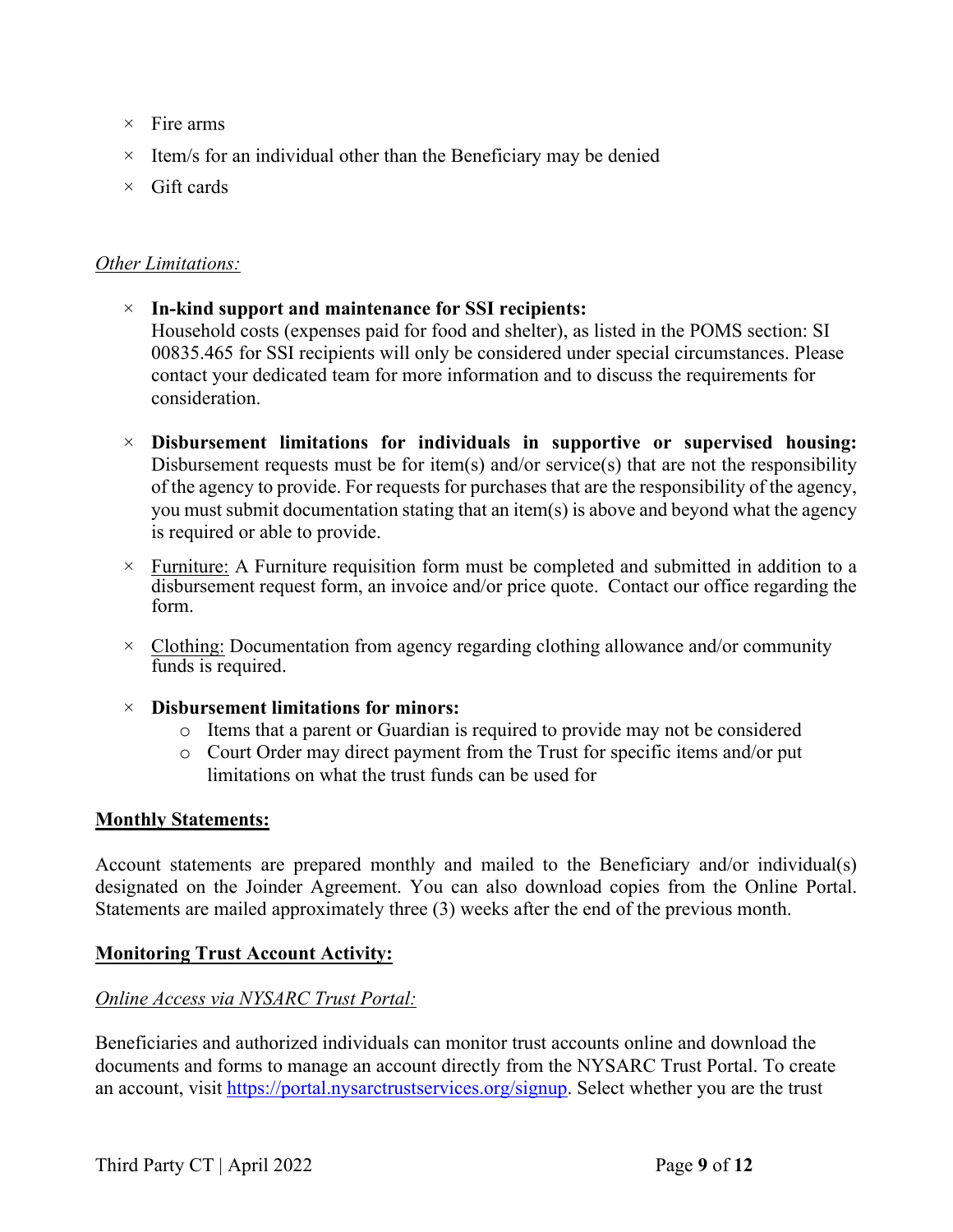beneficiary or an authorized contact and provide your name and email. You will need the beneficiary's account code and 4-digit PIN to sign up. Contact customer service for assistance.

**Balance information for new accounts will display once the account is funded and the first bank statement is available.** To remove a contact from having access to the Online Portal, please contact customer service or submit a request in writing.

#### *Live Customer Service:*

Our responsive and knowledgeable staff are available weekdays from 8:30 AM – 5:00 PM to answer your questions and can assist you with matters not supported by the automated phone system or Online Portal. Beneficiaries are also assigned a team of representatives to assist with the day-to-day management of trust assets.

For confidentiality and the security of our Beneficiaries, only authorized individuals may contact NYSARC Trust Services on behalf of a Beneficiary. Each time you contact customer service you must provide the last four (4) digits of the Beneficiary's Social Security number as well as the six (6) digit account number.

#### *Automated Phone System:*

Call the automated phone system 24/7 to listen to a recording of recent transactions:

- **Dial (518) 439-8323 and PRESS 8** during the greeting
- Enter the account number and the Beneficiary's pin number
- Follow the menu prompts to check the account balance, verify deposits received, and check the status of a disbursement request.

### **Role of Beneficiary Liaison:**

NYSARC Trust Services encourages the Donor to designate a Beneficiary Liaison who may serve as the primary contact person to NYSARC Trust Services. The Beneficiary Liaison works in an advisory capacity providing recommendations to the Trustee in regards to disbursements from the sub-trust account and assists in communicating with NYSARC Trust Services and/or government agencies, the Beneficiary, parent, or Guardian. The Beneficiary Liaison will receive a copy of the Joinder Agreement as well as monthly bank statements and annual tax information. The Trustee retains full and absolute discretion in regards to approving and denying disbursements.

NYSARC Trust Services retains the full authority to remove and/or replace the named Beneficiary Liaison. NYSARC Trust Services retains the right to retain a professional advocacy agency. The advocacy agency will be paid from trust funds.

The Donor may provide a Beneficiary Liaison as per the Master Trust and designated in the Joinder Agreement. The Donor may serve as the Beneficiary Liaison during their lifetime. A successor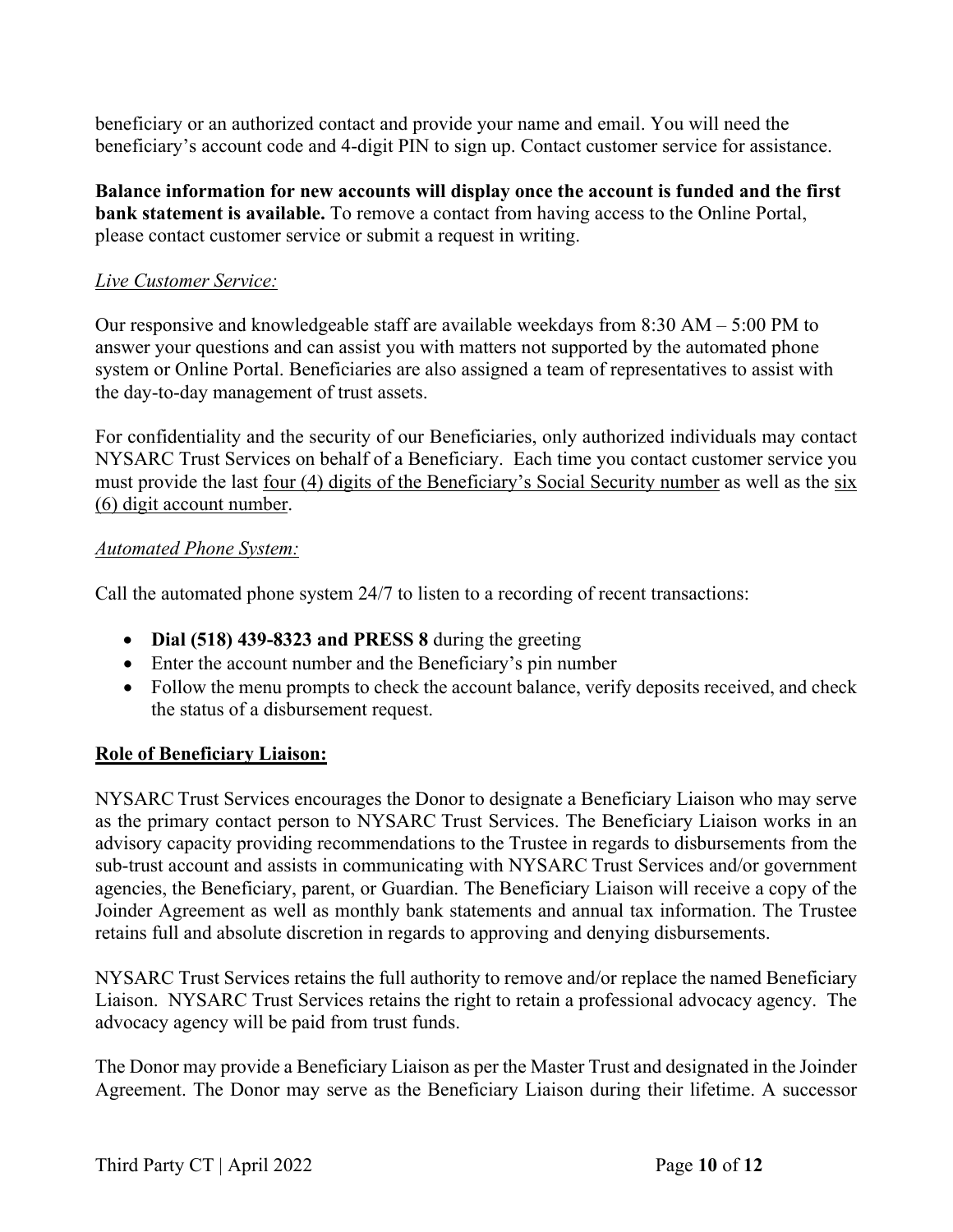Beneficiary Liaison can only be appointed by the Donor or current Beneficiary Liaison or as prescribed in the Master Trust Article II section 2.5. If both are deceased, NYSARC reserves the right to appoint a Beneficiary Liaison at the discretion of the Trustees.

#### **Add/Remove Authorized Contacts:**

NYSARC requires that you designate at least one authorized contact in the Joinder Agreement. The Beneficiary or other authorized individuals may request to add or remove an authorized contact after acceptance by mail, email, or by contacting customer service. Please specify which of the following permissions you authorize the individual/agency to do:

- $\checkmark$  Receive monthly statements
- $\checkmark$  Submit disbursement requests
- $\checkmark$  Allow online access to the NYSARC Trust Portal

#### **Changes to Contact Information:**

It is important that NYSARC have up-to-date contact information for Beneficiaries, Beneficiary Liaison(s), authorized contacts, and Residual and Contingent beneficiaries. We will accept changes to information from the Beneficiary, Beneficiary Liaison(s), or authorized individual by fax, email, mail or by contacting customer service. For changes to Residual or Contingent beneficiaries, see *Residual Beneficiaries* section on page 12.

#### **Detailed Accountings:**

Accountings required for benefit recertification and by Court Order are prepared upon request. Please allow appropriate processing time which can vary depending on the manner of the request.

#### **Reporting to Government Agencies:**

It is the responsibility of the Beneficiary, Beneficiary Liaison(s), or authorized individual to report Trust activity to applicable government agencies. If necessary, NYSARC Trust Services may provide, upon request, documentation to the Beneficiary, or directly to the government agency for assistance with reporting requirements.

#### **Investing Funds:**

In addition to the primary benefit of protecting government benefits, NYSARC Third Party Community Trust beneficiaries receive the added value derived from pooling funds for investment and management purposes. Trust funds are invested according to the Trust investment policy, which is administered by the co-Trustee, a financial institution appointed by NYSARC, and approved by NYSARC, Inc.

Each sub-trust account owns a pro-rata share of the investments, which are subject to market fluctuations.